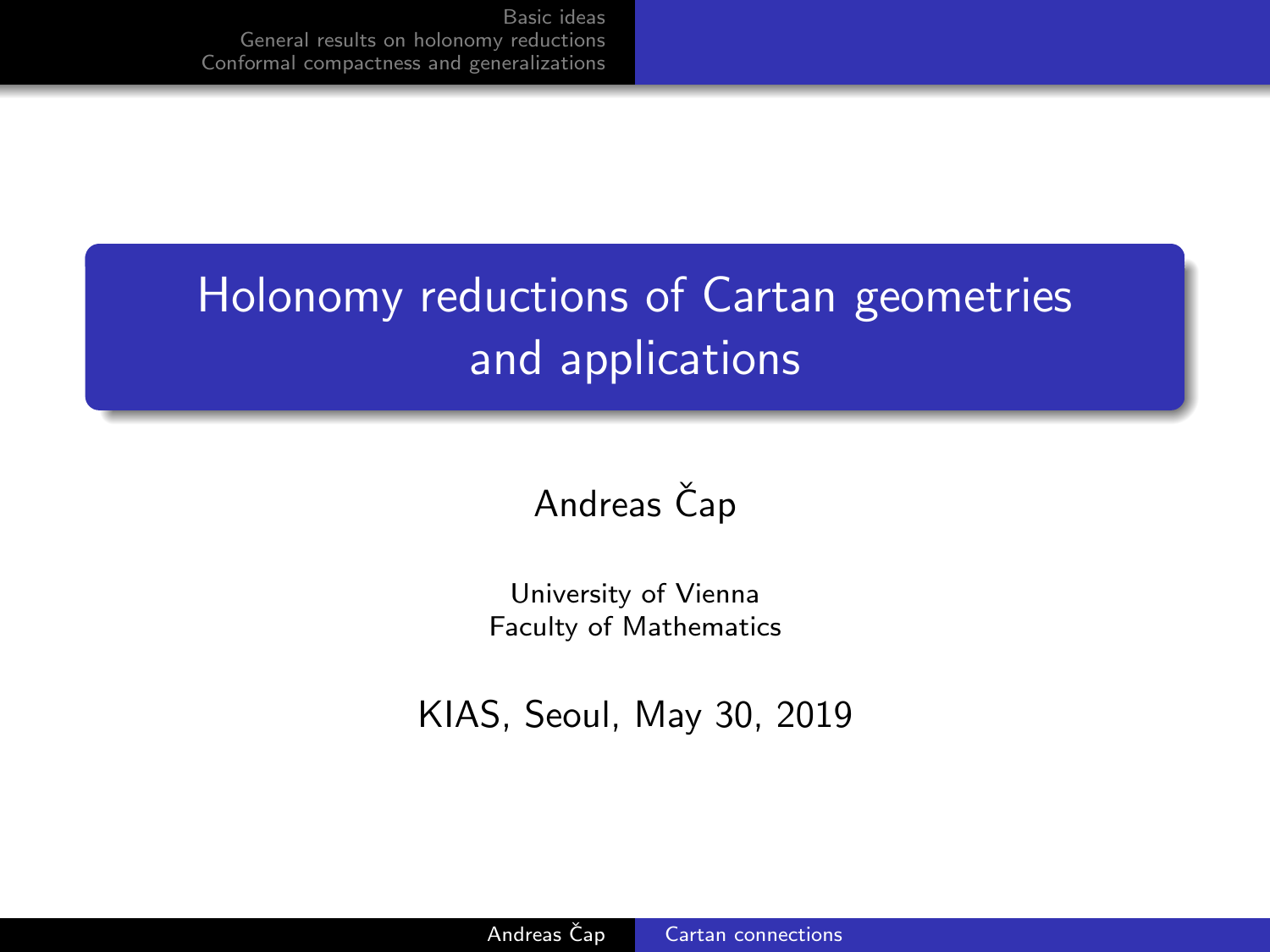- This talk starts with a rough outline on the general theory of holonomy reductions of Cartan geometries developed in joint work with R. Gover and M. Hammerl.
- The crucial feature of such reductions is that they come with a decomposition of the underlying manifold into "curved orbits" of different dimension that inherit geometric structures of different types.
- This provides a path towards new applications of Cartan geometries to the study of various kinds of geometric compactifications.
- **•** In particular, I will sketch applications to compactifications of homogeneous spaces and to the study of conformally compact manifolds and various analogs of this concept.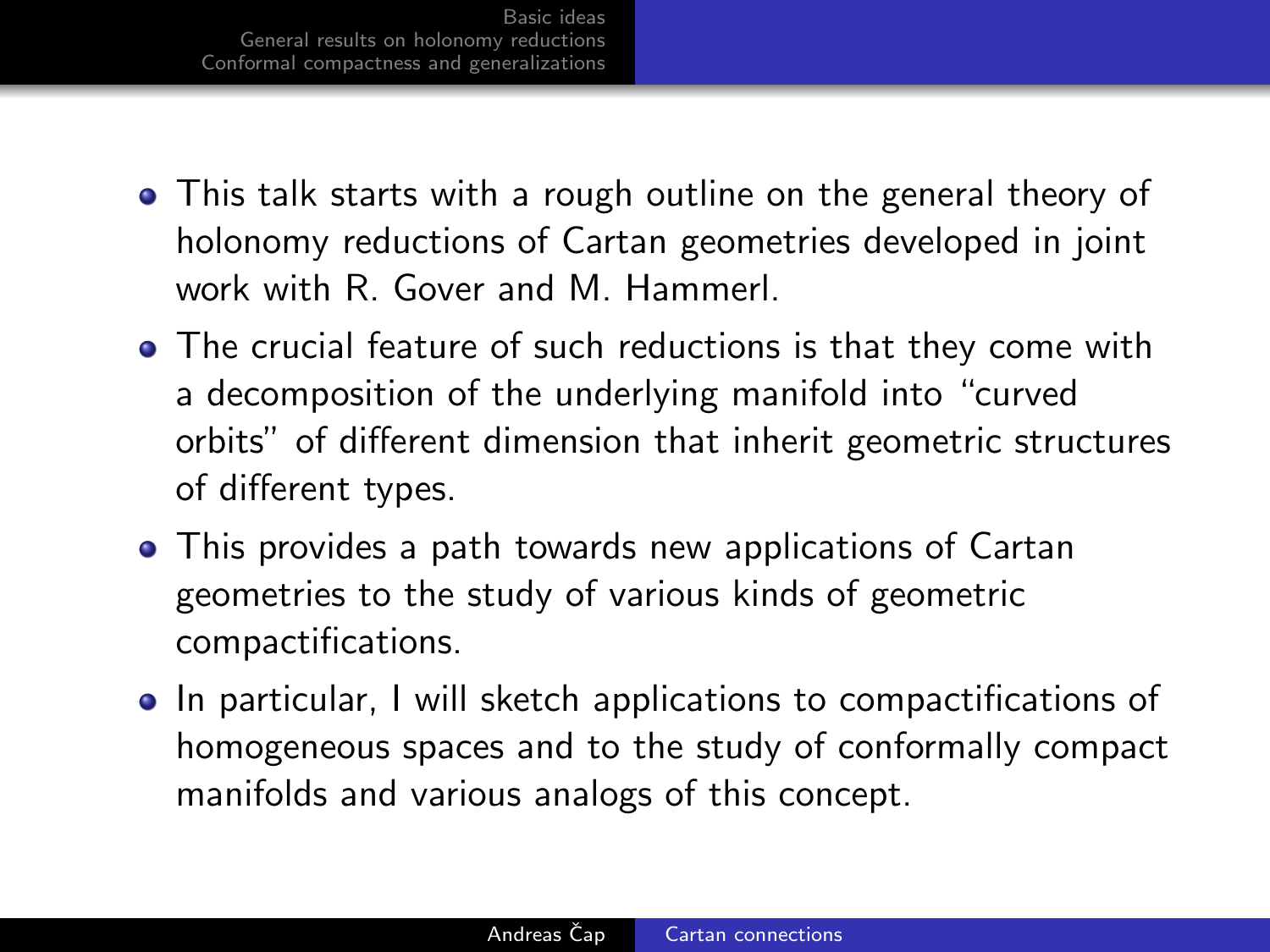



2 [General results on holonomy reductions](#page-7-0)

3 [Conformal compactness and generalizations](#page-10-0)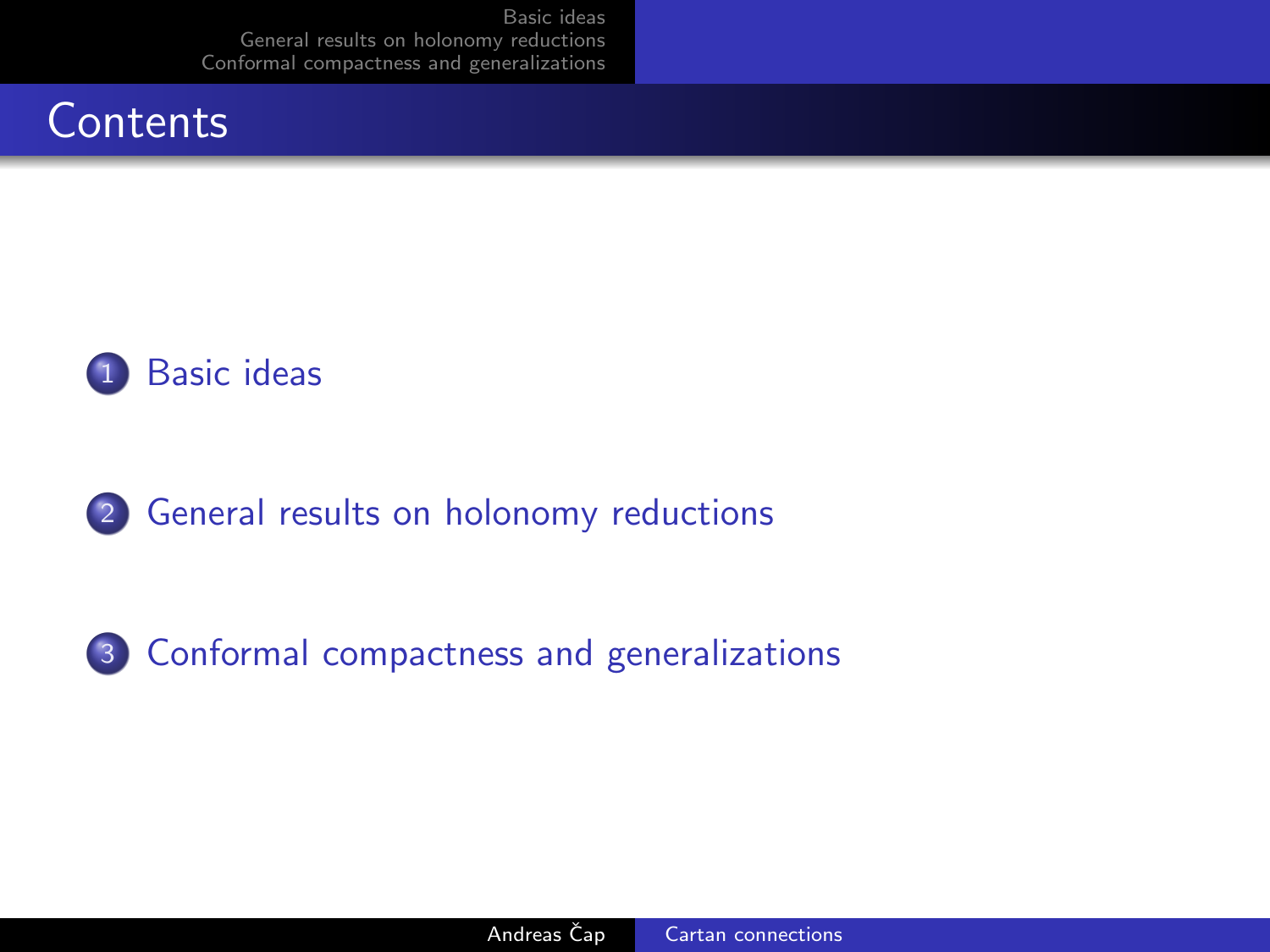<span id="page-3-0"></span>Let  $(p: \mathcal{G} \to M, \omega)$  be a Cartan geometry of type  $(G, P)$ . Since the Cartan connection  $\omega$  has no horizontal curves, there is no holonomy associated to it in a naive sense. But one can naturally extend  $\omega$  to a principal connection on a bigger bundle.

Consider the principal G-bundle  $\tilde{G} := G \times_{P} G$ . This comes with a canonical inclusion  $i : \mathcal{G} \to \tilde{\mathcal{G}}$  and there is a unique principal connection  $\tilde{\omega}$  on  $\tilde{\mathcal{G}}$  such that  $i^*\tilde{\omega}=\omega.$ 

The basic idea is to define the holonomy of  $\omega$  as the holonomy of  $\tilde{\omega}$ . This came up in the early 2000's for the canonical Cartan connections associated to conformal and projective structures under the name "conformal (projective) holonomy". There were some early results, including classification results on possible holonomy groups (S. Armstrong), but some basic geometric features remained unnoticed for a longer time.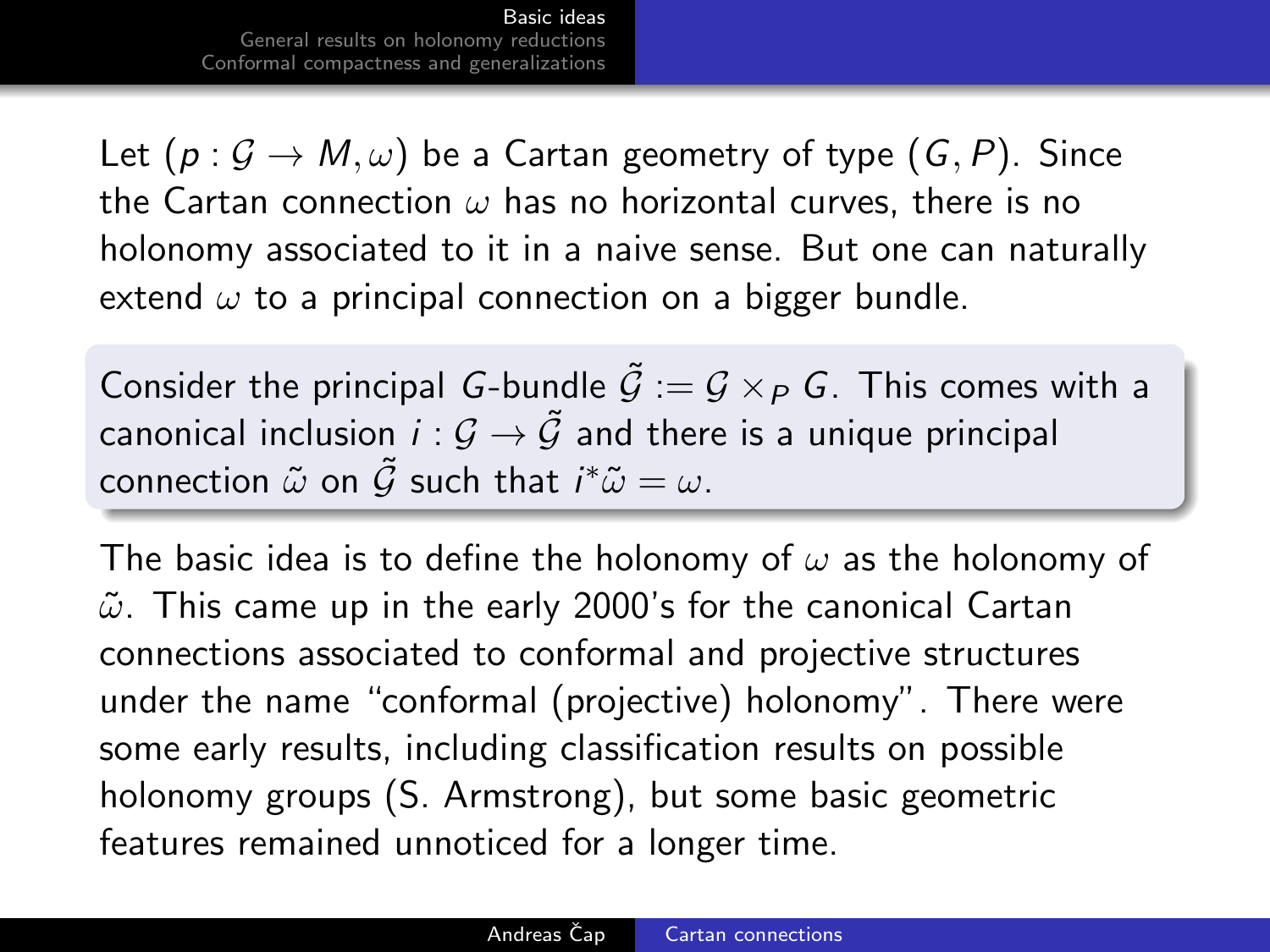An immediate consequence of the approach is that bundles that are associated to  $\tilde{G}$  and thus to actions of G ("tractor bundles") play an important role for holonomy. Any action (representation) of  $G$  can be restricted to  $P$ , and then  $\mathcal{G}\times_P S \cong \tilde{\mathcal{G}}\times_G S$ . By construction any bundle associated to  $\tilde{G}$  inherits a canonical connection and parallel sections define holonomy reductions.

#### Example (conformal standard tractors)

Put  $G := SO_0(p+1, q+1)$  and P the stabilizer of a null-line in the standard representation  $V$  of  $G$ . Normal Cartan geometries of type  $(G, P)$  are equivalent to conformal structures of signature  $(p, q)$  and the bundle induced by V is the conformal standard tractor bundle  $\mathcal T$ . This inherits a bundle metric h of signature  $(p+1,q+1)$  as well as a line subbundle  $\mathcal{T}^1 \subset \mathcal{T}$  which is null for  $\hat h$ . It turns out that  $\mathcal{T}^1 \cong \mathcal{E}[-1]$ ,  $\mathcal{T}/(\mathcal{T}^1)^{\perp} \cong \mathcal{E}[1]$  and  $({\cal T}^1)^{\perp}/{\cal T}^1 \cong {\cal T}^*M \otimes {\cal E}[1].$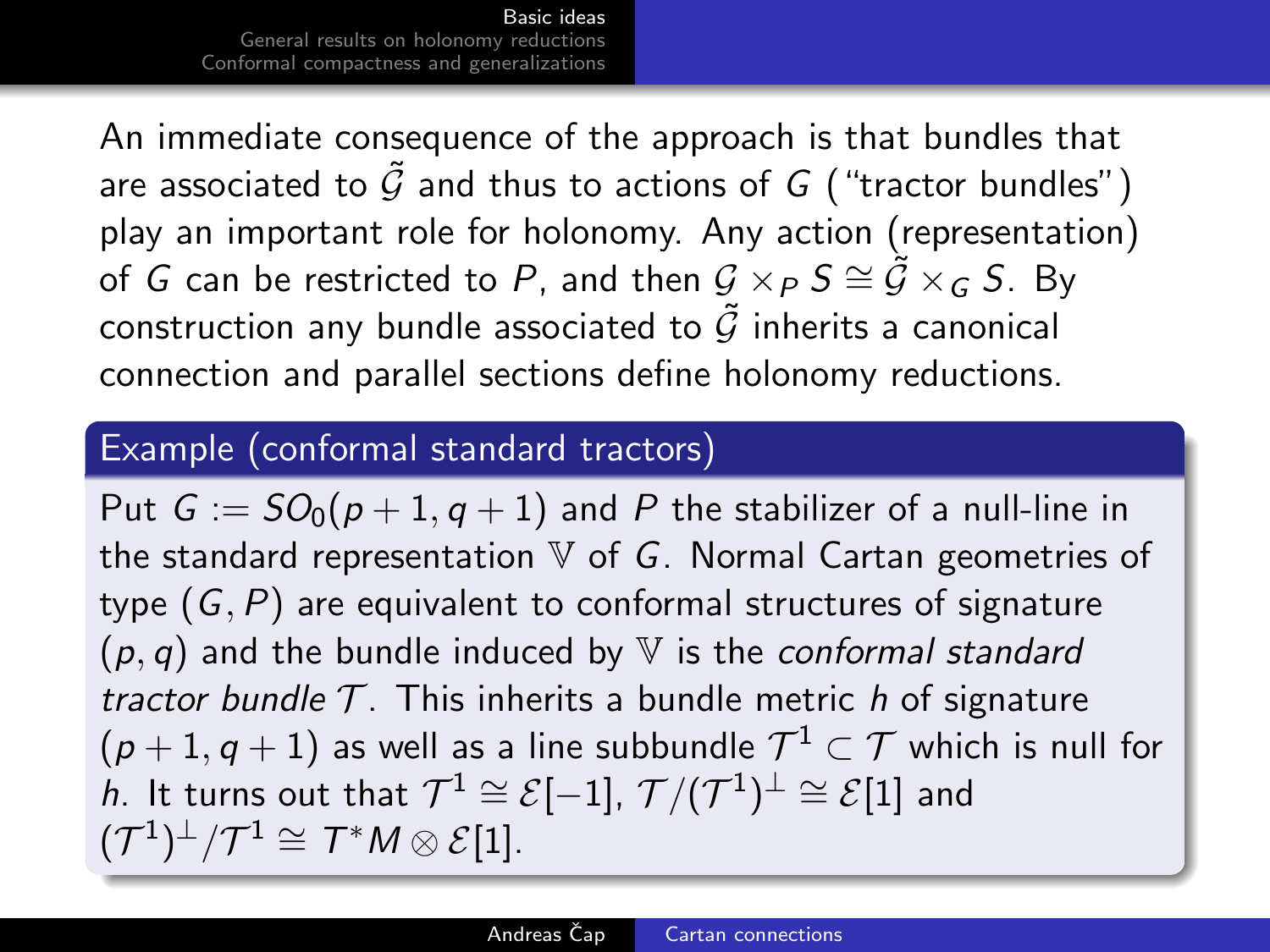Thus any section  $s \in \Gamma(\mathcal{T})$  projects onto a section  $\sigma := \Pi(s) \in \Gamma(E[1])$ , and  $\nabla s = 0$  can be characterized by  $\sigma$ solving a linear PDE (BGG machinery). In particular, this implies that  $U := \{x \in M : \sigma(x) \neq 0\}$  is a dense open subset of M. On U, one uses  $1/\sigma^2$  to define a rescaling to an Einstein metric whose scalar curvature is determined by  $h(s, s)$ . A holonomy reduction thus gives an Einstein metric on a dense open subset of M.

Most of the early results on conformal holonomy had a similar flavor. But it turns out that the zero locus of  $\sigma$  is very interesting:

#### Theorem (Gover, '09)

Under appropriate assumptions on  $(p, q)$  and the sign of  $h(s, s)$ ,  $\Sigma := \{x : \sigma(x) = 0\}$  is a smooth embedded submanifold of M. Locally around  $\Sigma$  one obtains a Poincaré-Einstein metric, so  $\Sigma$ inherits a conformal structure. All P-E metrics arise like that.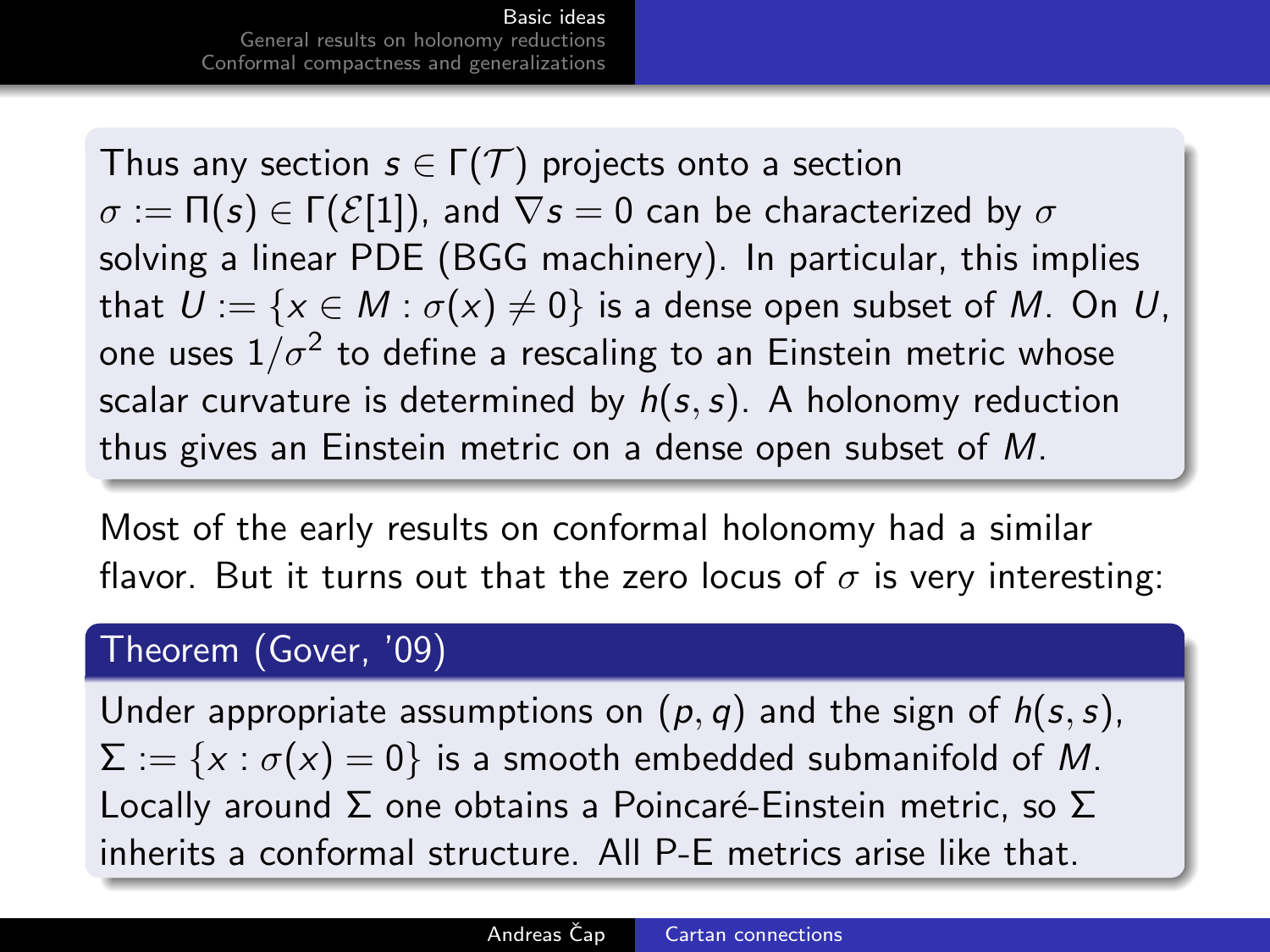## The case of the homogeneous model

Here  $G \times_{P} G \cong G/P \times G$  via  $(g, \tilde{g}) \mapsto (gP, g\tilde{g})$  and  $\tilde{\omega}$  is the flat connection determined by this trivialization. Hence a holonomy reduction here just is the choice of a subgroup  $H \subset G$ . But this raises a crucial issue of "relative position" between H and P (which usually both are considered up to conjugacy only).

For conformal standard tractors, s is defined by an element  $v_0 \in V$ and  $h(s, s) = \langle v_0, v_0 \rangle$  (assumed to be  $\neq 0$ ), while P is the stabilizer of a null line  $\ell \subset \mathbb{V}$ . The two possible relative positions are  $\mathsf{v}_0 \in \ell^\perp$  and  $\mathsf{v}_0 \notin \ell^\perp.$  Correspondingly, the stabilizer  $H$  of  $\mathsf{v}_0$  in G acts with two orbits on the space  $G/P$  of isotropic lines in V.

This relative position issue is a basic ingredient for the general theory of holonomy reductions in [C.–Gover–Hammerl]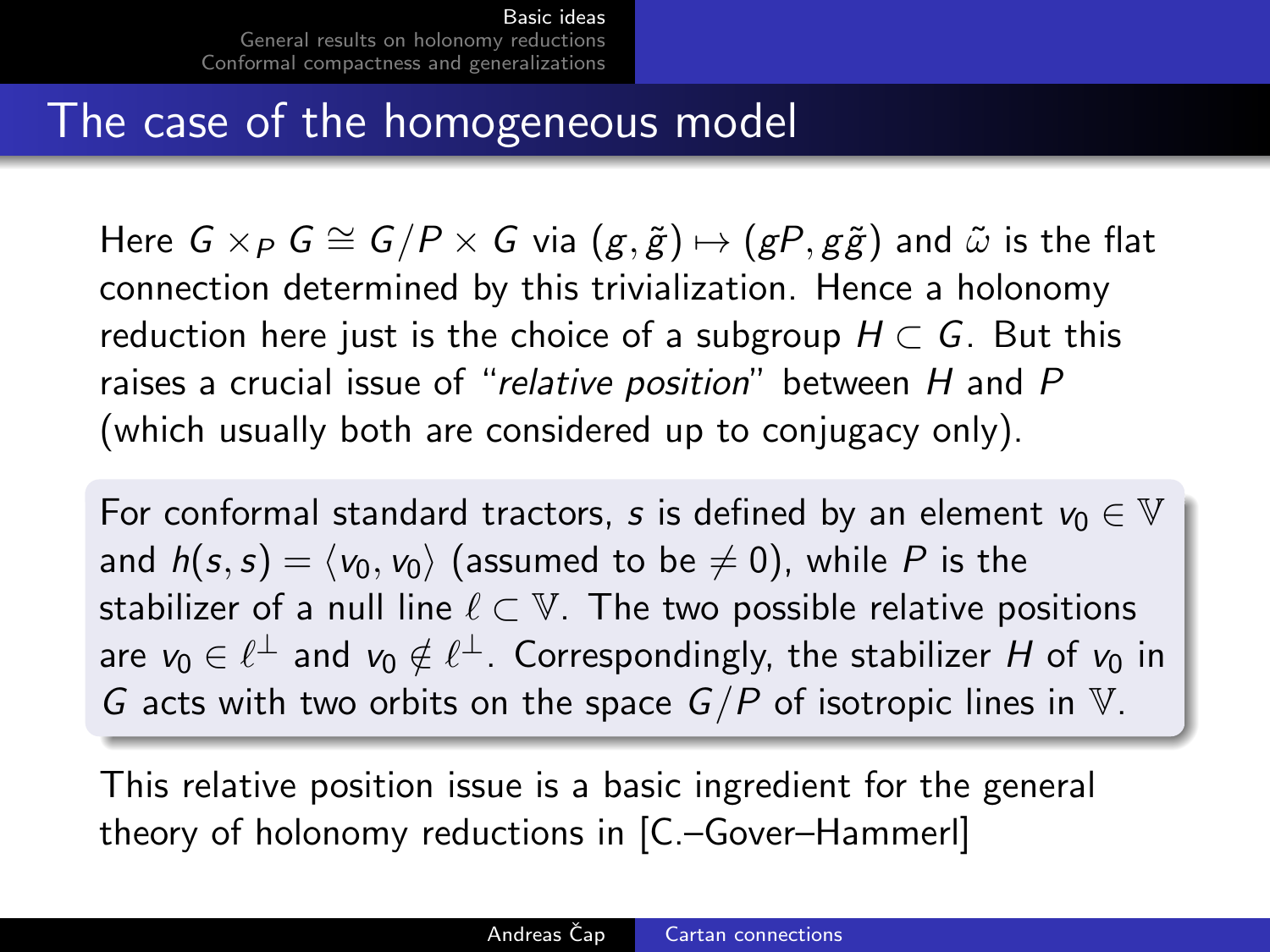<span id="page-7-0"></span>Let  $\mathcal O$  be a homogeneous space of G. Then one defines a holonomy reduction of type O of a geometry  $(p: \mathcal{G} \to M, \omega)$  as a parallel section of  $\mathcal{G}\times_P \mathcal{O}\cong \tilde{\mathcal{G}}\times_G \mathcal{O}.$  Such a section corresponds to a P-equivariant smooth function  $f: \mathcal{G} \to \mathcal{O}$ .

Let  $\mathcal{O} = \Box \mathcal{O}_i$  be the decomposition of  $\mathcal O$  into P-orbits. Then for each  $x\in M$ ,  $f(\mathcal{G}_x)\subset \mathcal{O}$  is one of these orbits and if this is  $\mathcal{O}_i$ , we say that  $i \in \mathcal{O}/P$  is the P-type of x. Correspondingly, we get a decomposition  $M = \sqcup M_i$  according to P-types.

For  $G/P$ , one verifies that there is a unique holonomy reduction of type  $\mathcal O$  for each  $\alpha \in \mathcal O$ , corresponding to the P-equivariant function  $\mathsf{G}\to\mathcal{O}$  given by  $f(g)=g^{-1}\cdot\alpha.$  Putting  $H:=\mathsf{G}_{\alpha}$  (so we can identify  $O$  with  $G/H$ ) we conclude that the decomposition of  $G/P$  according to P-types coincides with the decomposition into H-orbits. Thus P-types are indexed by  $H\backslash G/P$  in general.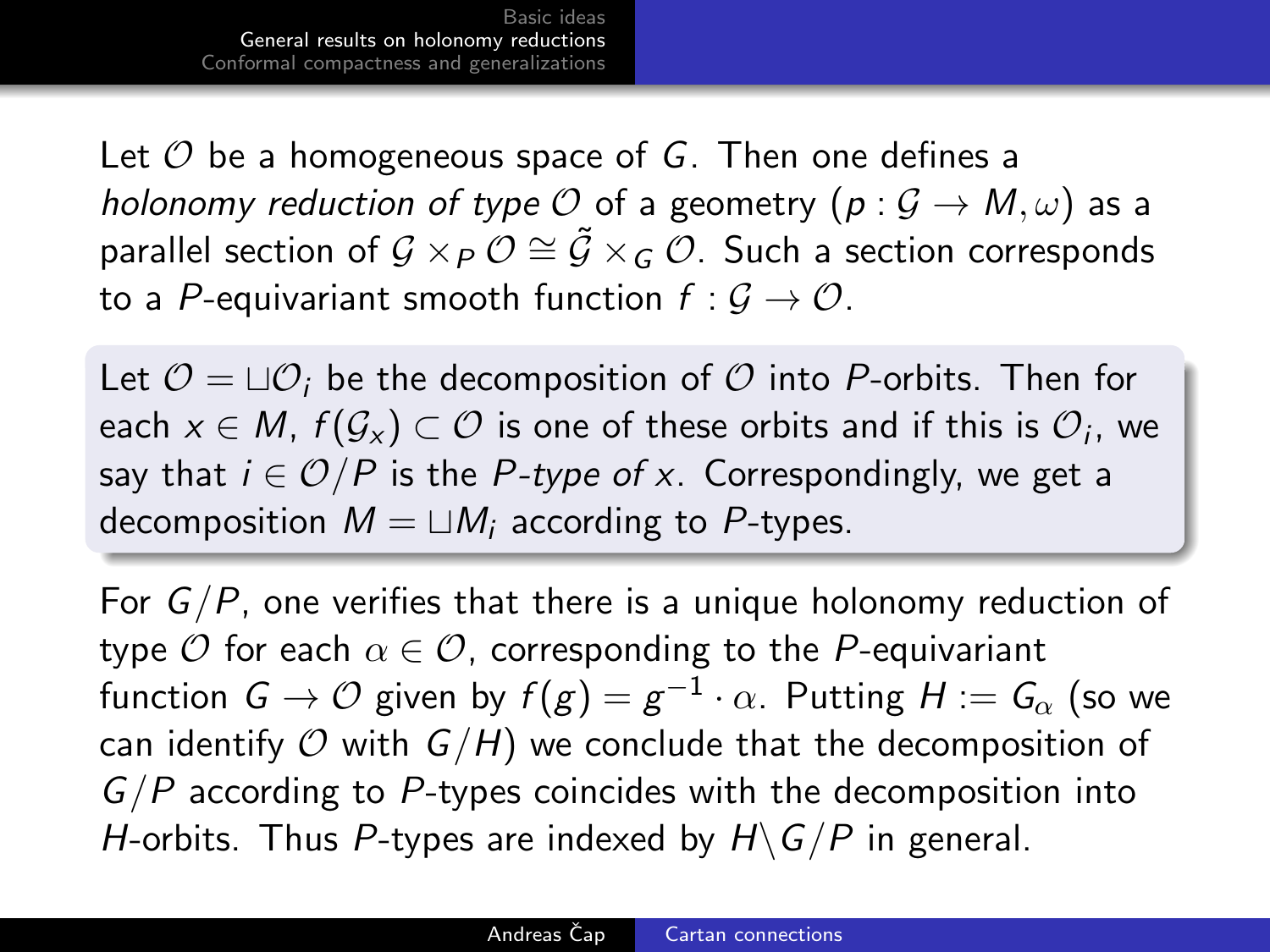It is a general result that H-orbits in  $G/P$  are initial submanifolds, and of course they are homogeneous spaces of H. If  $G/P$  is compact, then one can close one H-orbit to get a compactification of a homogeneous space of  $H$  which adds homogeneous spaces as a "boundary". This is particularly interesting for open H-orbits, since these inherit a flat geometry of type  $(G, P)$  which can be used to describe the compactification. There are many examples:

#### Theorem (J. Wolf, 1976)

Let G be a real simple Lie group and  $\theta$  an involutive automorphism of G with fixed point group  $H \subset G$ . Then for each parabolic subgroup  $P \subset G$ , H acts on  $G/P$  with finitely many orbits.

This leads to many examples of compactifications of symmetric spaces. For some of these, tractors and BGG sequences have been used to describe orbit closures as zero sets of smooth functions, to prove slice theorems, and so on [C-G-H].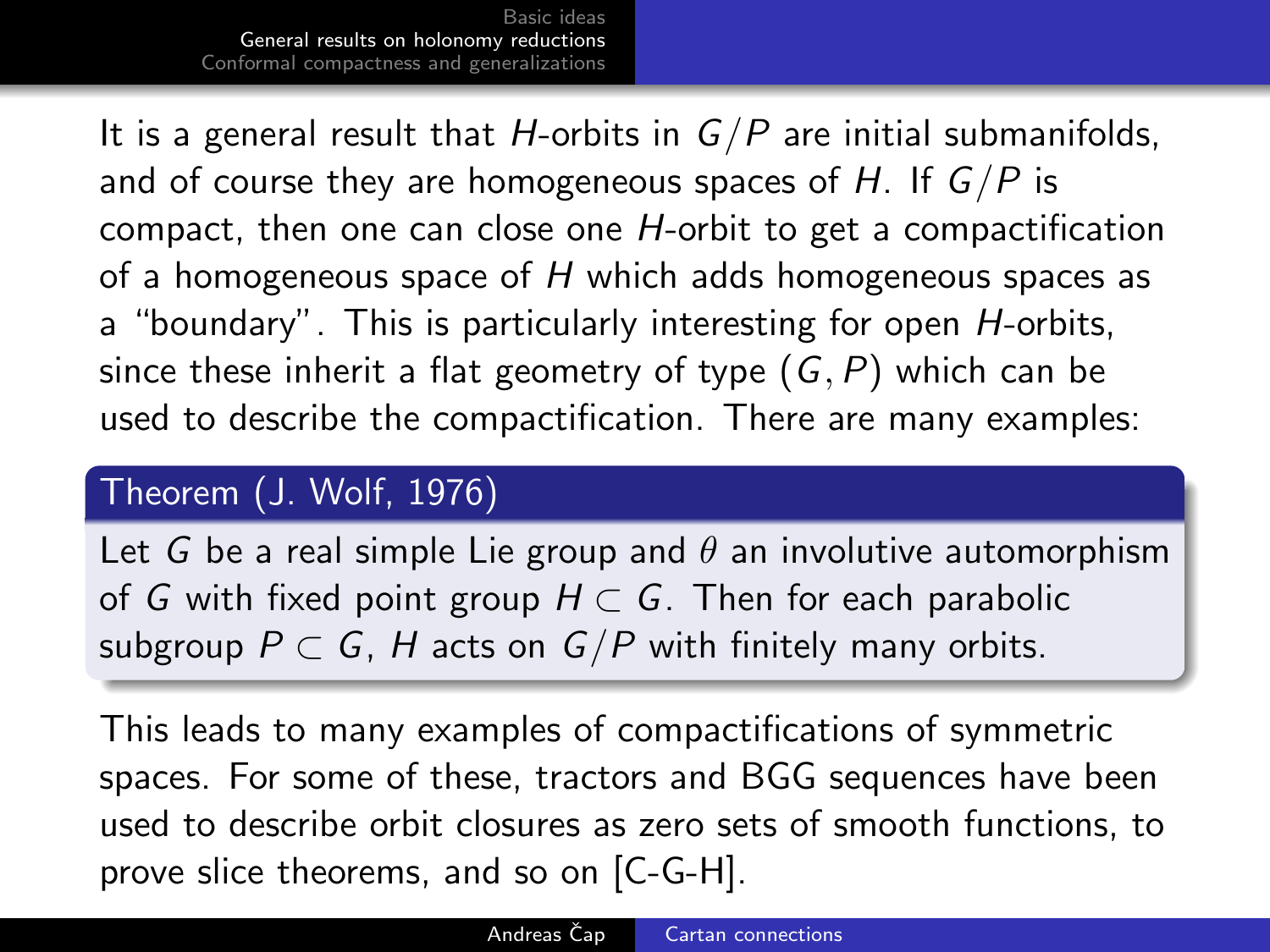The fundamental result for the curved case is proved via "normal coordinates" for Cartan geometries, which define local diffeomorphisms to the homogeneous model. For  $i \in H \backslash G/P$ , let us realize the corresponding  $H$ -orbit in  $G/P$  as  $H/L_i$ , so  $L_i=H\cap (gPg^{-1})$  for appropriate  $g\in G.$  Then one proves:

Let  $x \in M$  be a point of P-type *i* and fix a holonomy reduction of  $G/P$  for which eP has P-type *i*. Then

- **1** There are open neighborhoods U of x and V of  $eP$  and a diffeomorphism  $\varphi: U \to V$  that is compatible with the decomposition into P-types. In particular,  $M_i \subset M$  is an initial submanifold.
- $\bullet$  The initial submanifold  $M_i$  inherits a Cartan geometry of type  $(H, L<sub>i</sub>)$  from the holonomy reduction.

This motivates the terminology "curved orbit decomposition". The curved orbits cannot look worse than the true *H*-orbits in  $G/P$ .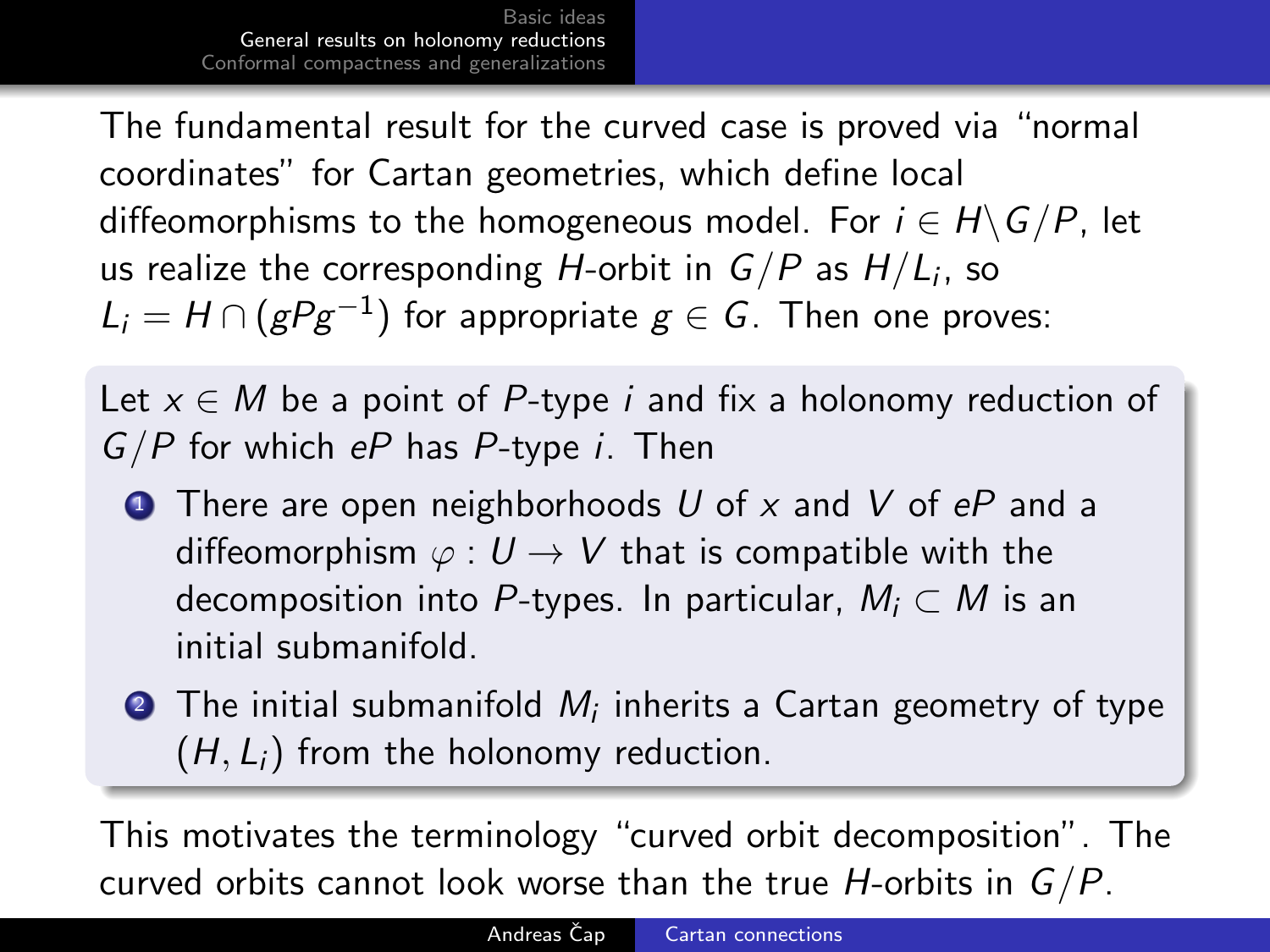<span id="page-10-0"></span>Return to  $G = SO(p+1, q+1)$ , P the stabilizer of a null line in V and holonomy reductions determined by  $\{v_0 \in \mathbb{V} : \langle v_0, v_0 \rangle = 1\}$ , so  $H \cong SO(p, q+1)$ . Here  $G/P$  decomposes into two *H*-orbits, one open (two copies of hyperbolic space) and one closed (the common boundary sphere). The corresponding subgroups  $L_i \subset H$  are isomorphic to  $SO(p, q)$  and the stabilizer of a null line, respectively.

Thus curved orbit decompositions have the form  $M = M_1 \sqcup M_0$ with  $M_1$  open in M and  $M_0$  (if non-empty) an embedded hypersurface. The induced Cartan geometries define a Riemannian metric on  $M_1$  and a conformal structure on  $M_0$ . Normality of  $\omega$ implies that on  $M_1$ , one obtains the torsion-free Cartan geometry corresponding to an Einstein metric, while on  $M_0$  one obtains the canonical Cartan geometry associated to the conformal structure.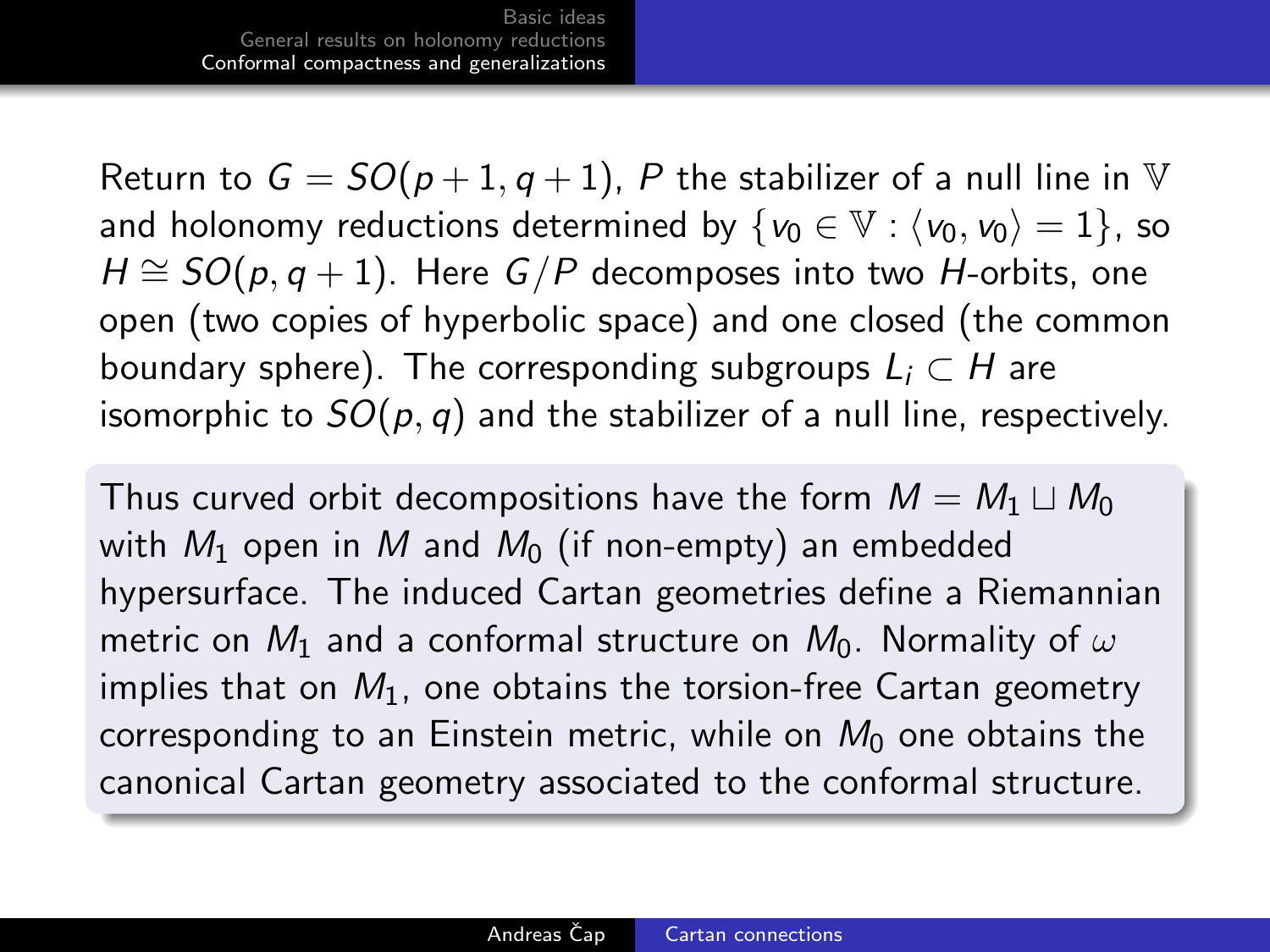All these ideas easily generalize to the case of a manifold with boundary, which we write as  $\overline{M} = M \sqcup \partial M$ . One proves that Poincaré-Einstein manifolds are equivalent to conformal manifolds M endowed with a holonomy reduction of this type for which the curved obit decomposition is  $\overline{M} = M \sqcup \partial M$ . The setup implies that the projection  $\sigma = \Pi(s)$  is a defining density for  $\partial M$ .

There is an invariant differential operator  $S : \Gamma(\mathcal{E}[1]) \to \Gamma(\mathcal{T})$  such that  $\Pi \circ S = id$  ("BGG splitting operator"). This has the property that  $S(\sigma)$  is parallel if and only if  $\sigma$  satisfies the PDE that characterizes rescalings to Einstein metrics.

Dropping the Einstein requirement, one obtains an equivalent description of conformally compact metrics and their conformal infinities via a conformal structure on M and a defining density  $\sigma$ for  $\partial M$ , and  $S(\sigma)$  can be used for a tractor description of both structures. This allows for natural subclasses.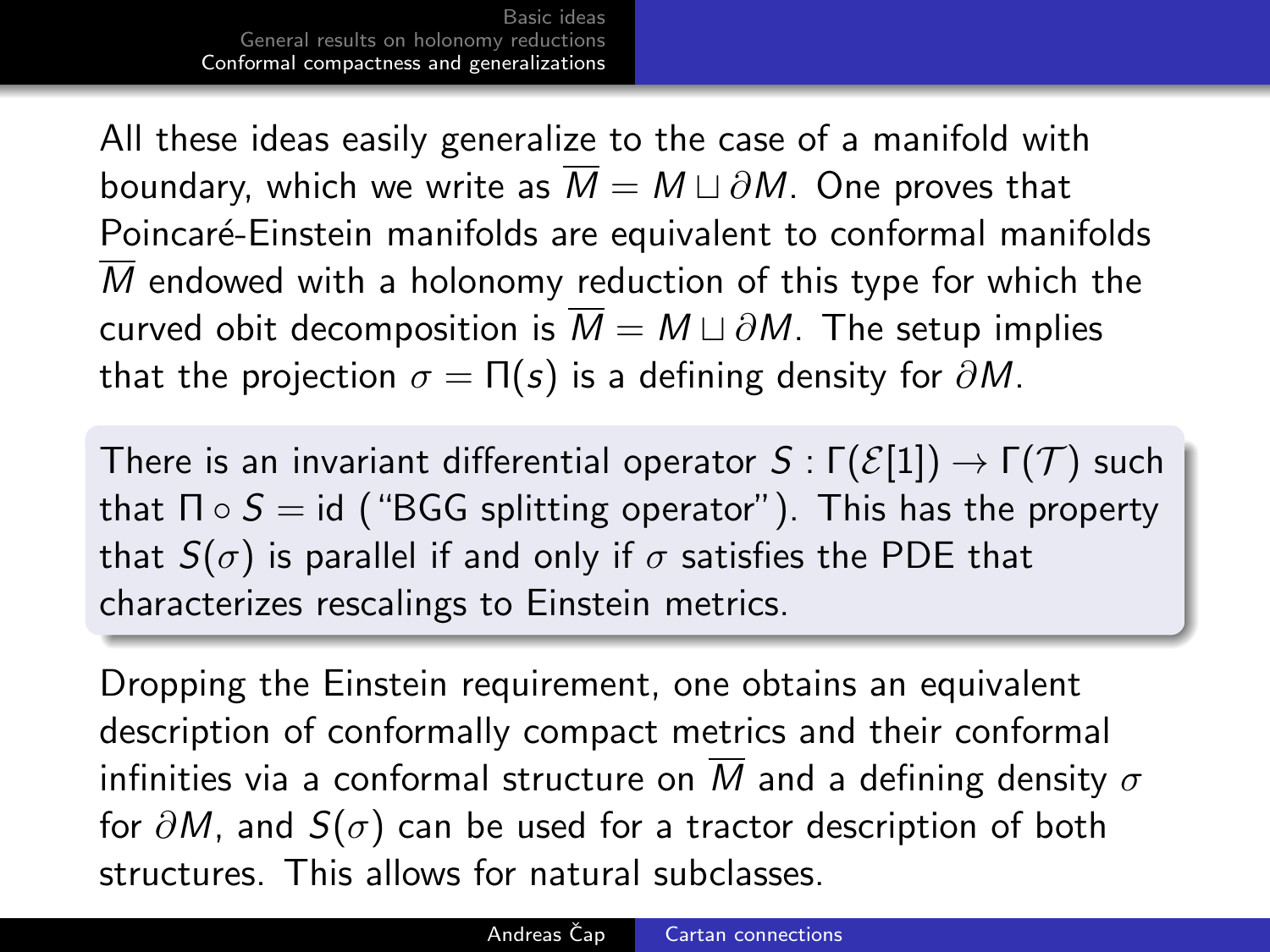There are other holonomy reductions with a similar geometric flavor. Fixing a hyperplane in  $\mathbb{R}^{n+1}$  defines a reduction on  $S^n = SL(n+1,\mathbb{R})/P$ , for which the orbits are two open hemispheres and their common boundary  $\mathcal{S}^{n-1}.$  They inherit a flat connection respectively a projective structure. The reduction of  $S^n$ induced by an indefinite inner product on  $\mathbb{R}^{n+1}$  also leads to open orbits that inherit space form metrics of different signature and hypersurface orbits that inherit a conformal structure.

Going through curved analogs and weakening as described above in the case  $\overline{M} = M \sqcup \partial M$ , these two reductions turn out to be special cases for  $\alpha = 1$  and  $\alpha = 2$  of a concept of *projective compactness* of order  $\alpha$  which is defined for  $\alpha \in (0, 2]$ . These are defined for connections on M, but via the Levi-Civita connection, they automatically apply to pseudo-Riemannian metrics.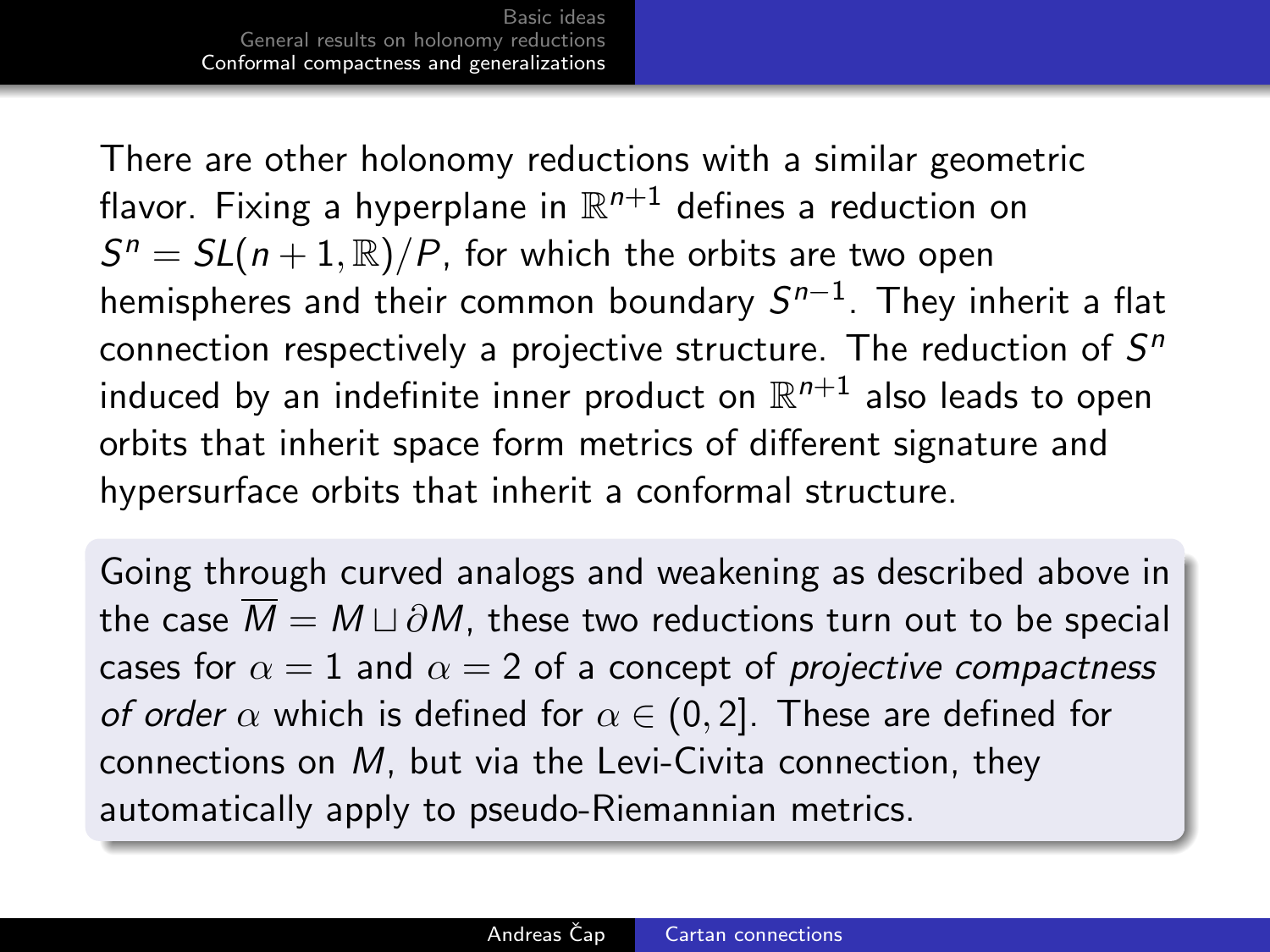Projective modifications of connections are parametrized by one-forms, and the definition of projective compactness is that specific modifications obtained from defining functions via  $dr/\alpha r$ admit a smooth extension to the boundary. The order  $\alpha$  turns out to be equivalent to a specific rate of volume growth towards the boundary.

Results include equivalent characterizations of projective compactness in terms of asymptotic forms as well as several surprising rigidity results. For example assume that  $g$  is an Einstein metric on M whose projective structure extends smoothly to the boundary. Then g is projectively compact of order 1 if  $Ric(g) = 0$ and of order 2 otherwise.

The case  $\alpha = 2$  admits an almost complex analog ("c-projective compactness" which involves (quasi-)Kähler metrics in the interior and (almost) CR structures on the boundary.